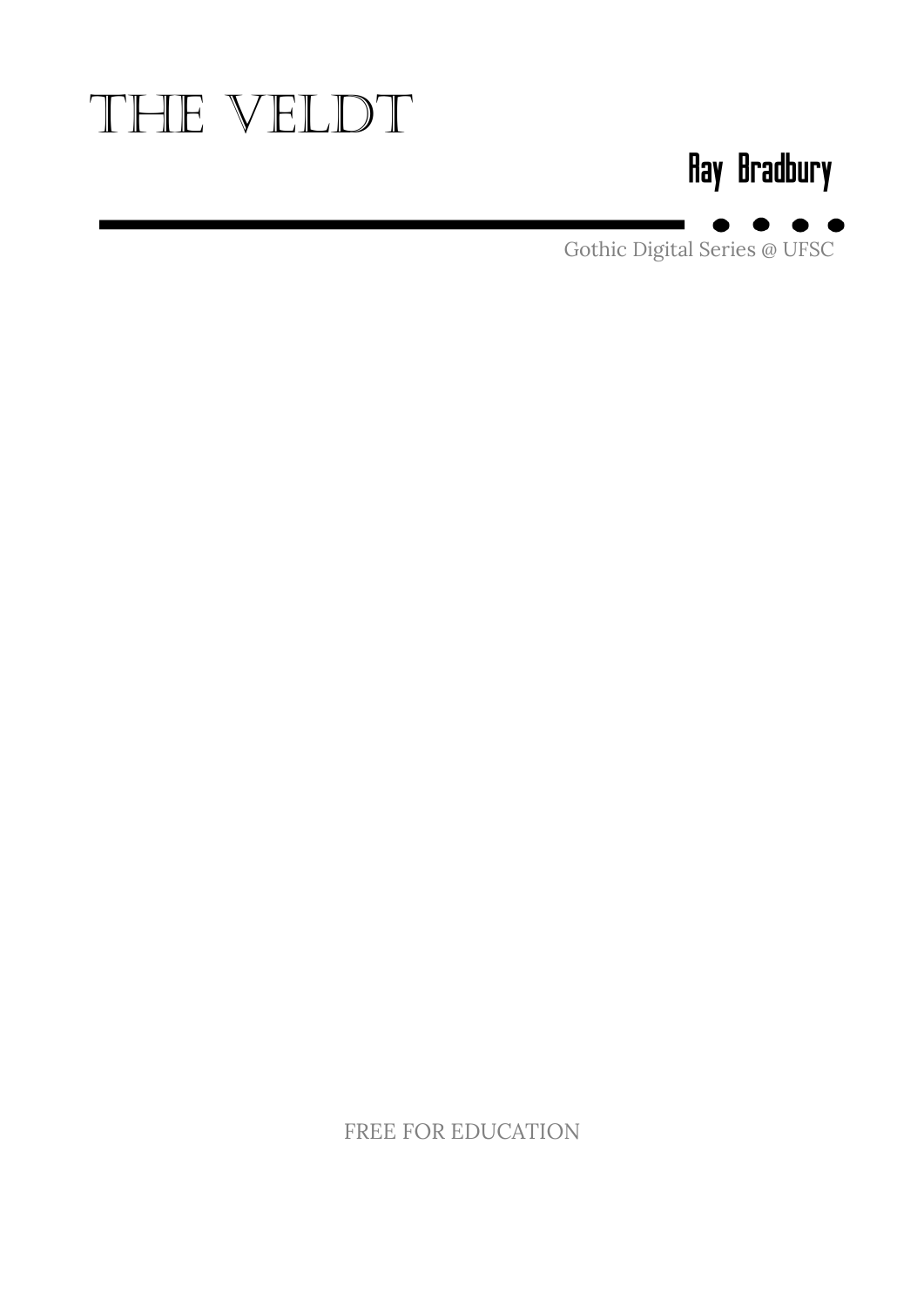## The Veldt

**(***The Saturday Evening Post,* **1950)**

"George, I wish you'd look at the nursery."

"What's wrong with it?"

"I don't know."

"Well, then."

"I just want you to look at it, is all, or call a psychologist in to look at it."

"What would a psychologist want with a nursery?"

"You know very well what he'd want." His wife paused in the middle of the kitchen and watched the stove busy humming to itself, making supper for four.

"It's just that the nursery is different now than it was."

"All right, let's have a look."

They walked down the hall of their soundproofed Happylife Home, which had cost them thirty thousand dollars installed, this house which clothed and fed and rocked them to sleep and played and sang and was good to them. Their approach sensitized a switch somewhere and the nursery light flicked on when they came within ten feet of it. Similarly, behind them, in the halls, lights went on and off as they left them behind, with a soft automaticity.

"Well," said George Hadley.

**\*\*\***

They stood on the thatched floor of the nursery. It was forty feet across by forty feet long and thirty feet high; it had cost half again as much as the rest of the house. "But nothing's too good for our children," George had said.

The nursery was silent. It was empty as a jungle glade at hot high noon. The walls were blank and two dimensional. Now, as George and Lydia Hadley stood in the center of the room, the walls began to purr and recede into crystalline distance, it seemed, and presently an African veldt appeared, in three dimensions, on all sides, in color reproduced to the final pebble and bit of straw. The ceiling above them became a deep sky with a hot yellow sun.

George Hadley felt the perspiration start on his brow.

"Let's get out of this sun," he said. "This is a little too real. But I don't see anything wrong."

"Wait a moment, you'll see," said his wife.

Now the hidden odorophonics were beginning to blow a wind of odor at the two people in the middle of the baked veldtland. The hot straw smell of lion grass, the cool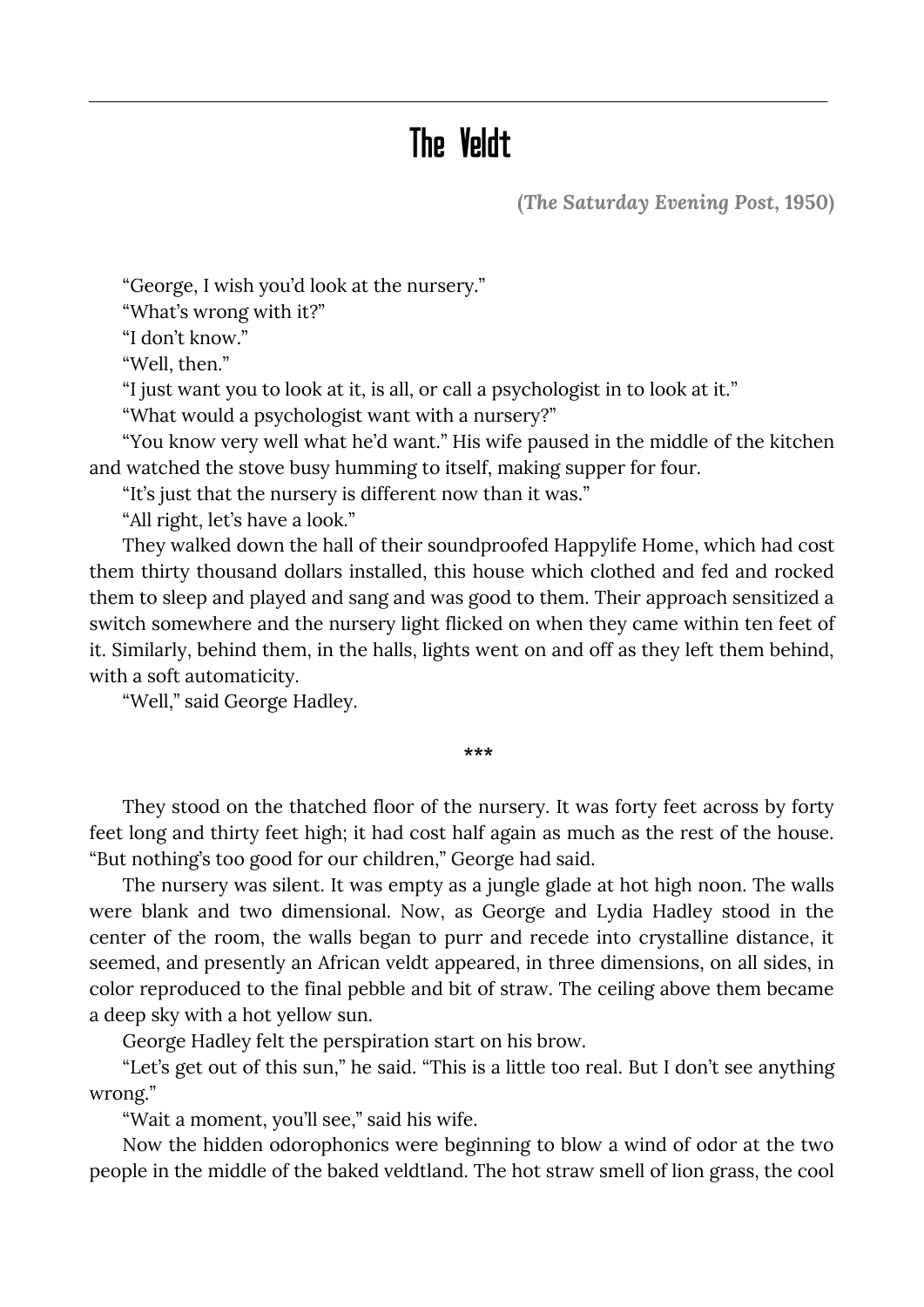green smell of the hidden water hole, the great rusty smell of animals, the smell of dust like a red paprika in the hot air. And now the sounds: the thump of distant antelope feet on grassy sod, the papery rustling of vultures. A shadow passed through the sky. The shadow flickered on George Hadley's upturned, sweating face.

"Filthy creatures," he heard his wife say.

"The vultures."

"You see, there are the lions, far over, that way. Now they're on their way to the water hole. They've just been eating," said Lydia. "I don't know what."

"Some animal." George Hadley put his hand up to shield off the burning light from his squinted eyes. "A zebra or a baby giraffe, maybe."

"Are you sure?" His wife sounded peculiarly tense.

"No, it's a little late to be sure," he said, amused. "Nothing over there I can see but cleaned bone, and the vultures dropping for what's left."

"Did you bear that scream?" she asked.

"No."

"About a minute ago?"

"Sorry, no."

The lions were coming. And again George Hadley was filled with admiration for the mechanical genius who had conceived this room. A miracle of efficiency selling for an absurdly low price. Every home should have one. Oh, occasionally they frightened you with their clinical accuracy, they startled you, gave you a twinge, but most of the time what fun for everyone, not only your own son and daughter, but for yourself when you felt like a quick jaunt to a foreign land, a quick change of scenery. Well, here it was!

And here were the lions now, fifteen feet away, so real, so feverishly and startlingly real that you could feel the prickling fur on your hand, and your mouth was stuffed with the dusty upholstery smell of their heated pelts, and the yellow of them was in your eyes like the yellow of an exquisite French tapestry, the yellows of lions and summer grass, and the sound of the matted lion lungs exhaling on the silent noontide, and the smell of meat from the panting, dripping mouths.

The lions stood looking at George and Lydia Hadley with terrible green-yellow eyes.

"Watch out!" screamed Lydia.

The lions came running at them.

Lydia bolted and ran. Instinctively, George sprang after her. Outside, in the hall, with the door slammed he was laughing and she was crying, and they both stood appalled at the other's reaction.

"George!"

"Lydia! Oh, my dear poor sweet Lydia!"

"They almost got us!"

"Walls, Lydia, remember; crystal walls, that's all they are. Oh, they look real, I must admit – Africa in your parlor – but it's all dimensional, superreactionary,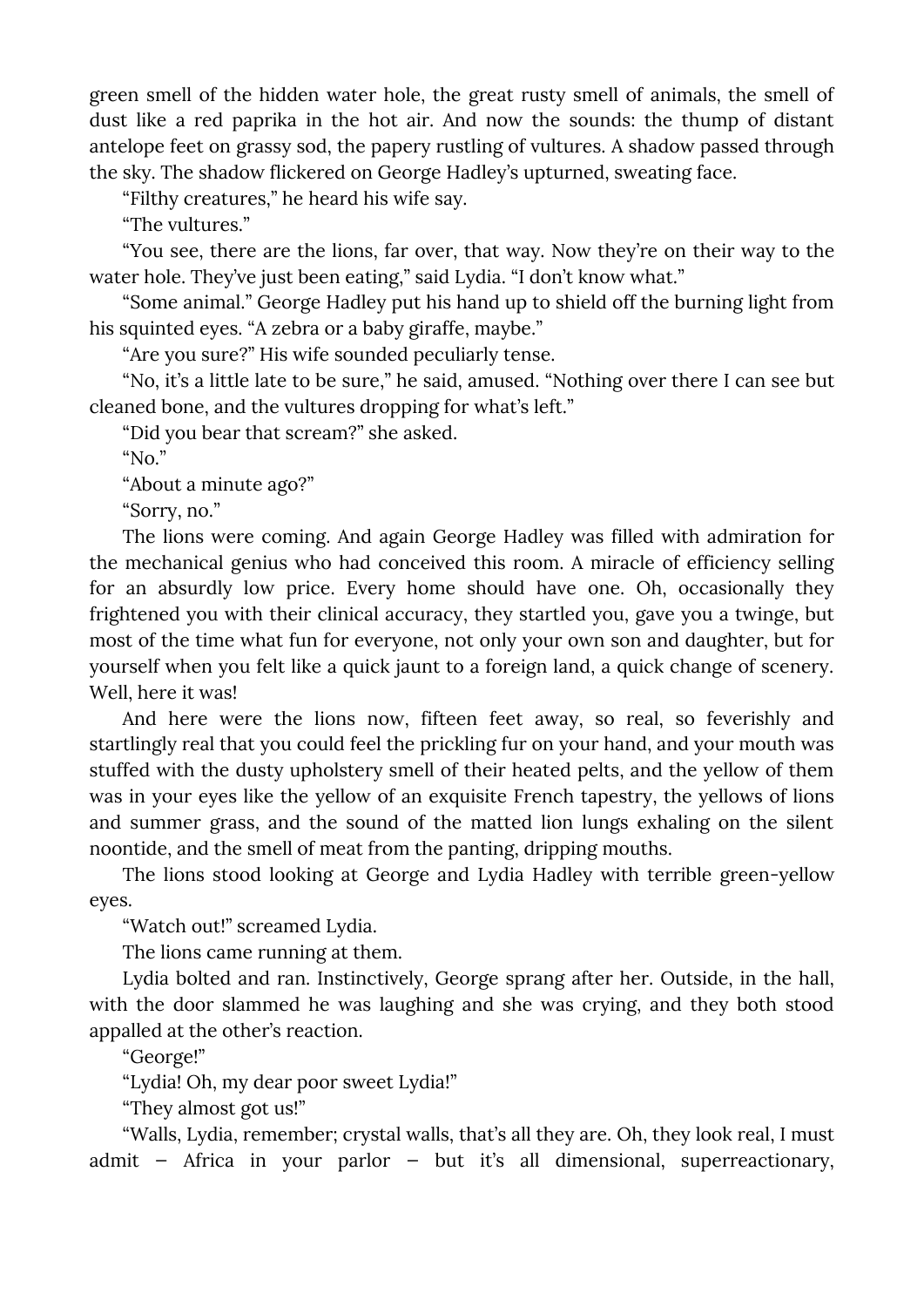supersensitive color film and mental tape film behind glass screens. It's all odorophonics and sonics, Lydia. Here's my handkerchief."

"I'm afraid." She came to him and put her body against him and cried steadily. "Did you see? Did you feel? It's too real."

"Now, Lydia..."

"You've got to tell Wendy and Peter not to read any more on Africa."

"Of course — of course." He patted her.

"Promise?"

"Sure."

"And lock the nursery for a few days until I get my nerves settled."

"You know how difficult Peter is about that. When I punished him a month ago by locking the nursery for even a few hours  $-$  the tantrum be threw! And Wendy too. They live for the nursery."

"It's got to be locked, that's all there is to it."

"All right." Reluctantly he locked the huge door. "You've been working too hard. You need a rest."

"I don't know — I don't know," she said, blowing her nose, sitting down in a chair that immediately began to rock and comfort her. "Maybe I don't have enough to do. Maybe I have time to think too much. Why don't we shut the whole house off for a few days and take a vacation?"

"You mean you want to fry my eggs for me?"

"Yes." She nodded.

"And dam my socks?"

"Yes." A frantic, watery-eyed nodding.

"And sweep the house?"

"Yes,  $yes - oh$ ,  $yes$ !"

"But I thought that's why we bought this house, so we wouldn't have to do anything?"

"That's just it. I feel like I don't belong here. The house is wife and mother now, and nursemaid. Can I compete with an African veldt? Can I give a bath and scrub the children as efficiently or quickly as the automatic scrub bath can? I cannot. And it isn't just me. It's you. You've been awfully nervous lately."

"I suppose I have been smoking too much."

"You look as if you didn't know what to do with yourself in this house, either. You smoke a little more every morning and drink a little more every afternoon and need a little more sedative every night. You're beginning to feel unnecessary too."

"Am I?" He paused and tried to feel into himself to see what was really there.

"Oh, George!" She looked beyond him, at the nursery door. "Those lions can't get out of there, can they?"

He looked at the door and saw it tremble as if something had jumped against it from the other side.

"Of course not," he said.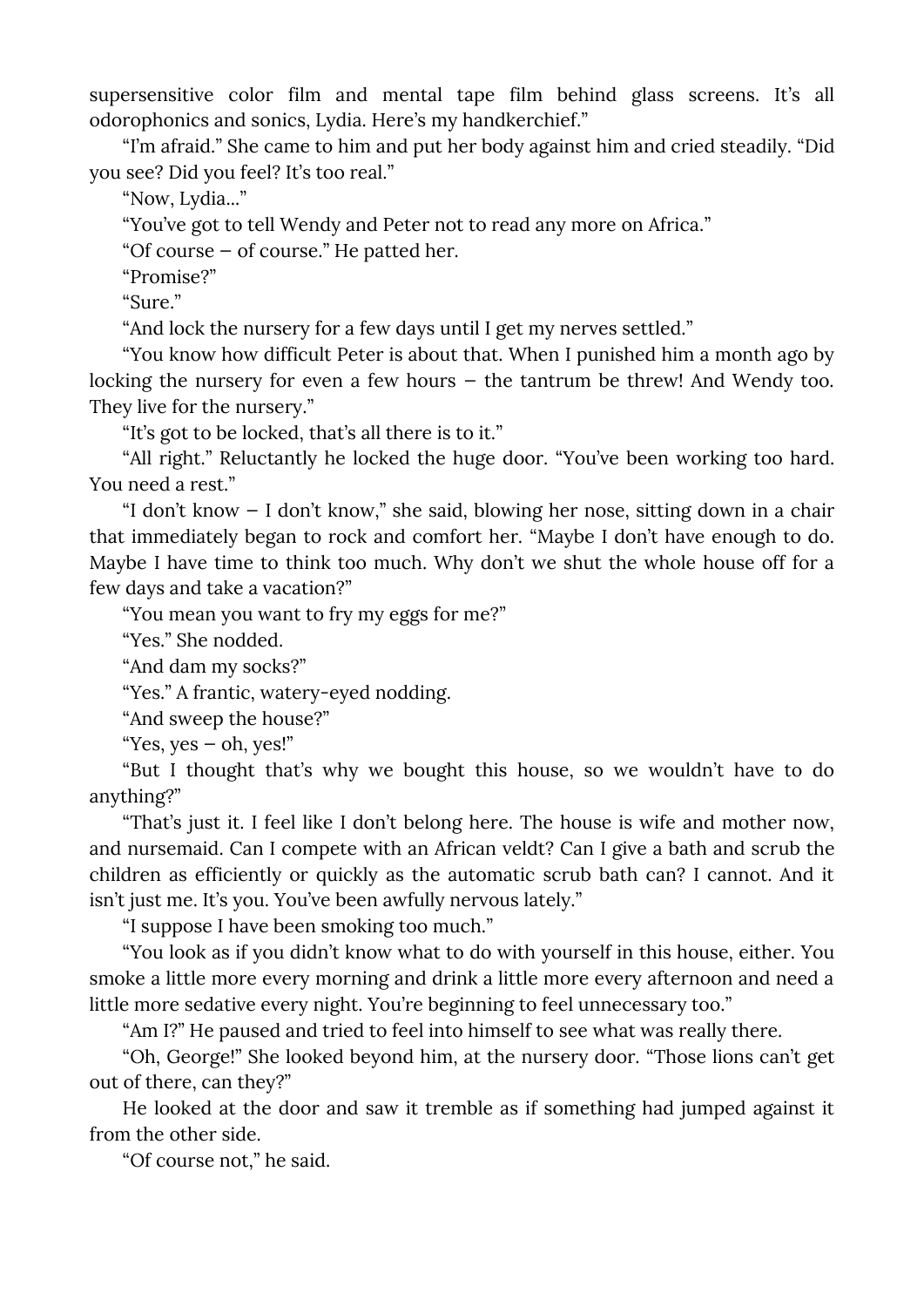At dinner they ate alone, for Wendy and Peter were at a special plastic carnival across town and bad televised home to say they'd be late, to go ahead eating. So George Hadley, bemused, sat watching the dining-room table produce warm dishes of food from its mechanical interior.

"We forgot the ketchup," he said.

"Sorry," said a small voice within the table, and ketchup appeared.

As for the nursery, thought George Hadley, it won't hurt for the children to be locked out of it awhile. Too much of anything isn't good for anyone. And it was clearly indicated that the children had been spending a little too much time on Africa. That sun. He could feel it on his neck, still, like a hot paw. And the lions. And the smell of blood. Remarkable how the nursery caught the telepathic emanations of the children's minds and created life to fill their every desire. The children thought lions, and there were lions. The children thought zebras, and there were zebras. Sun  $-$  sun. Giraffes — giraffes. Death and death.

That last. He chewed tastelessly on the meat that the table bad cut for him. Death thoughts. They were awfully young, Wendy and Peter, for death thoughts. Or, no, you were never too young, really. Long before you knew what death was you were wishing it on someone else. When you were two years old you were shooting people with cap pistols.

But this  $-$  the long, hot African veldt  $-$  the awful death in the jaws of a lion. And repeated again and again.

"Where are you going?"

He didn't answer Lydia. Preoccupied, be let the lights glow softly on ahead of him, extinguish behind him as he padded to the nursery door. He listened against it. Far away, a lion roared.

He unlocked the door and opened it. Just before he stepped inside, he heard a faraway scream. And then another roar from the lions, which subsided quickly.

He stepped into Africa. How many times in the last year had he opened this door and found Wonderland, Alice, the Mock Turtle, or Aladdin and his Magical Lamp, or Jack Pumpkinhead of Oz, or Dr. Doolittle, or the cow jumping over a very realappearing moon-all the delightful contraptions of a make-believe world. How often had he seen Pegasus flying in the sky ceiling, or seen fountains of red fireworks, or heard angel voices singing. But now, is yellow hot Africa, this bake oven with murder in the heat. Perhaps Lydia was right. Perhaps they needed a little vacation from the fantasy which was growing a bit too real for ten-year-old children. It was all right to exercise one's mind with gymnastic fantasies, but when the lively child mind settled on one pattern...? It seemed that, at a distance, for the past month, he had heard lions roaring, and smelled their strong odor seeping as far away as his study door. But, being busy, he had paid it no attention.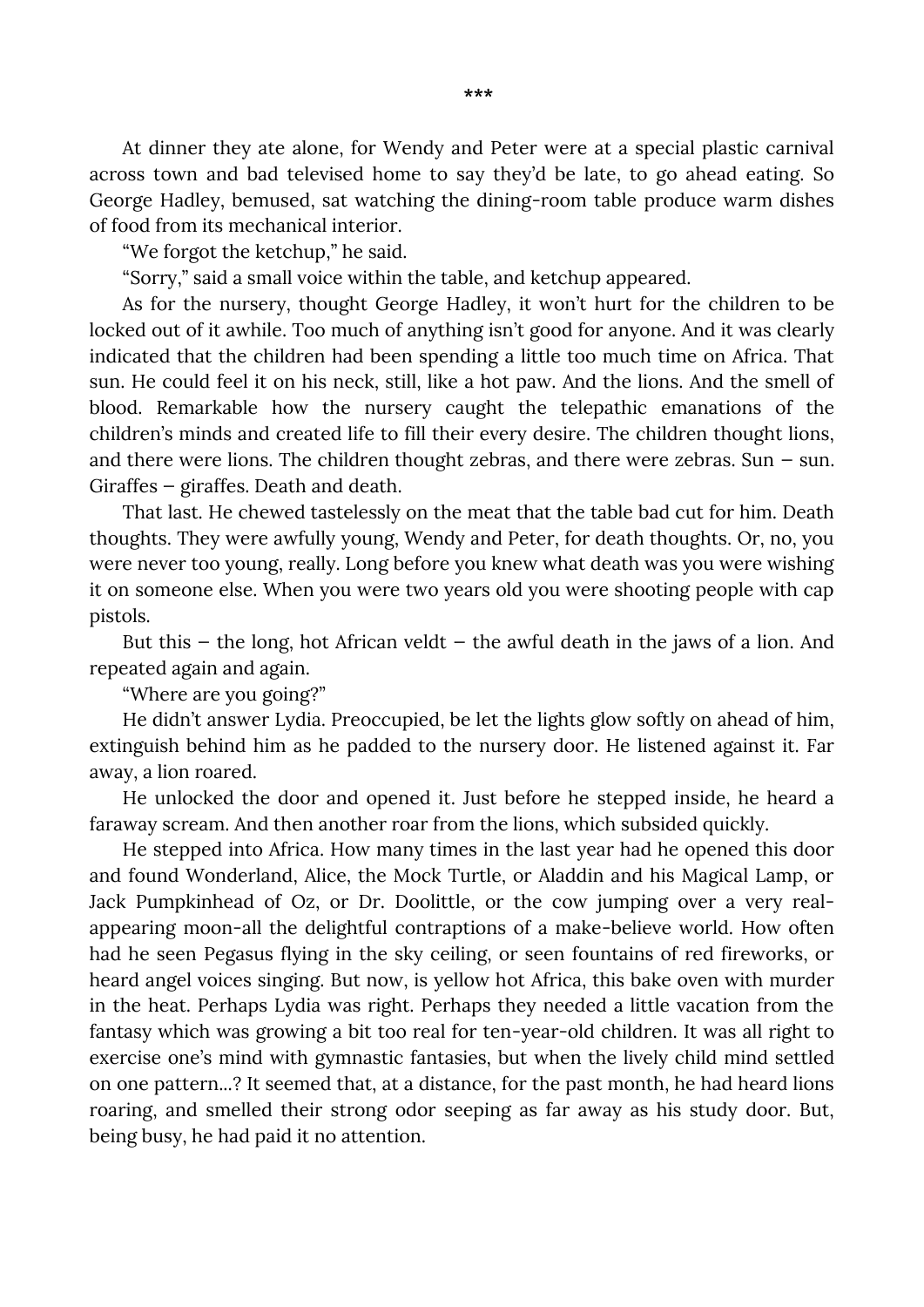George Hadley stood on the African grassland alone. The lions looked up from their feeding, watching him. The only flaw to the illusion was the open door through which he could see his wife, far down the dark hall, like a framed picture, eating her dinner abstractedly.

"Go away," he said to the lions.

They did not go.

He knew the principle of the room exactly. You sent out your thoughts. Whatever you thought would appear. "Let's have Aladdin and his lamp," he snapped. The veldtland remained; the lions remained.

"Come on, room! I demand Aladin!" he said.

Nothing happened. The lions mumbled in their baked pelts.

"Aladin!"

He went back to dinner. "The fool room's out of order," he said. "It won't respond." " $Or -$ "

"Or what?"

"Or it can't respond," said Lydia, "because the children have thought about Africa and lions and killing so many days that the room's in a rut."

"Could be."

"Or Peter's set it to remain that way."

"Set it?"

"He may have got into the machinery and fixed something."

"Peter doesn't know machinery."

"He's a wise one for ten. That I.Q. of his  $-$ "

"Nevertheless —"

"Hello, Mom. Hello, Dad."

The Hadleys turned. Wendy and Peter were coming in the front door, cheeks like peppermint candy, eyes like bright blue agate marbles, a smell of ozone on their jumpers from their trip in the helicopter. "You're just in time for supper," said both parents.

"We're full of strawberry ice cream and hot dogs," said the children, holding hands. "But we'll sit and watch."

"Yes, come tell us about the nursery," said George Hadley.

The brother and sister blinked at him and then at each other.

"Nursery?"

"All about Africa and everything," said the father with false joviality.

"I don't understand," said Peter.

"Your mother and I were just traveling through Africa with rod and reel; Tom Swift and his Electric Lion," said George Hadley.

"There's no Africa in the nursery," said Peter simply.

"Oh, come now, Peter. We know better."

"I don't remember any Africa," said Peter to Wendy. "Do you?"

"No."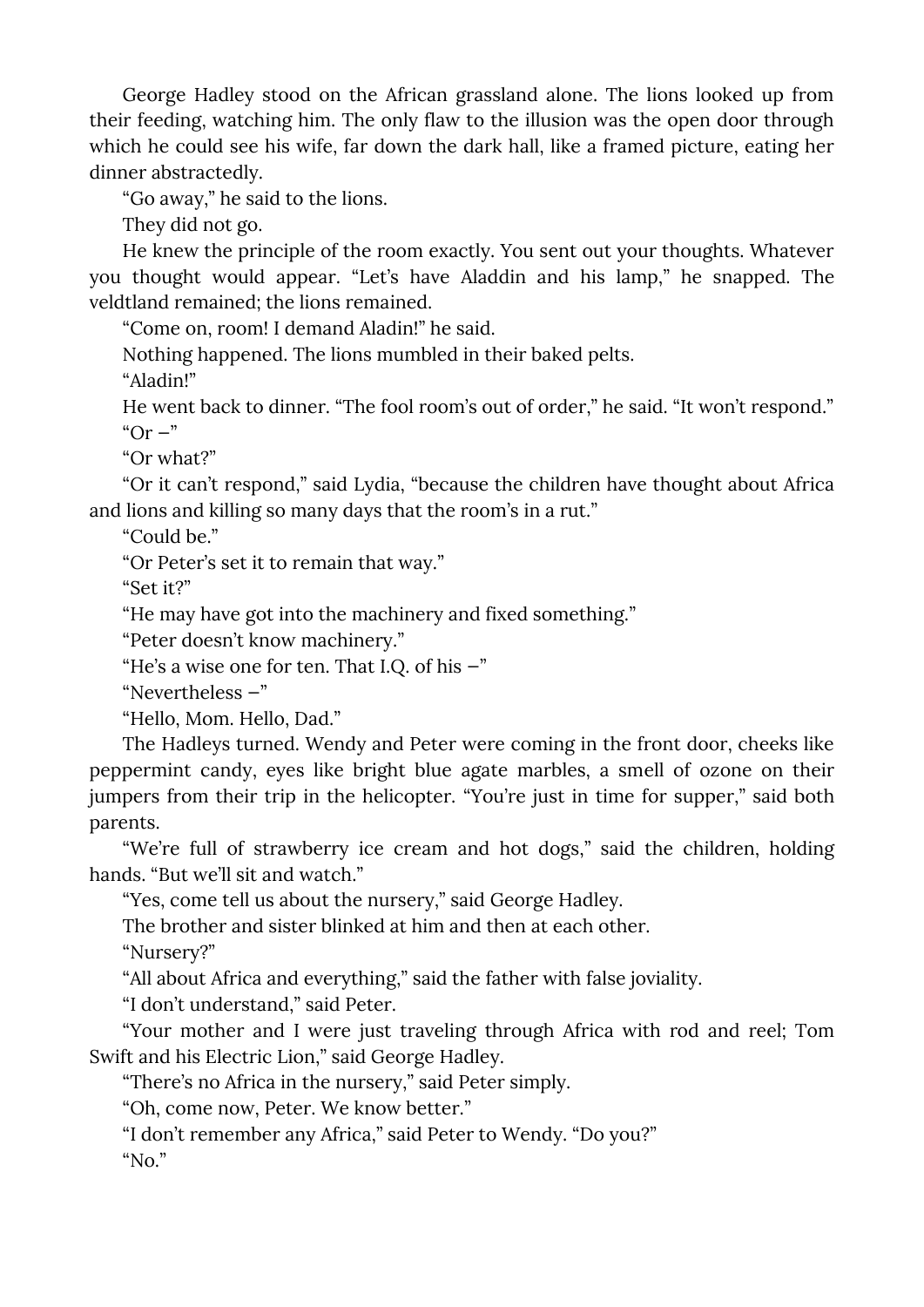"Run see and come tell."

She obeyed.

"Wendy, come back here!" said George Hadley, but she was gone. The house lights followed her like a flock of fireflies. Too late, he realized he had forgotten to lock the nursery door after his last inspection.

"Wendy'll look and come tell us," said Peter.

"She doesn't have to tell me. I've seen it."

"I'm sure you're mistaken, Father."

"I'm not, Peter. Come along now."

But Wendy was back. "It's not Africa," she said breathlessly.

"We'll see about this," said George Hadley, and they all walked down the hall together and opened the nursery door.

There was a green, lovely forest, a lovely river, a purple mountain, high voices singing, and Rima, lovely and mysterious, lurking in the trees with colorful flights of butterflies, like animated bouquets, lingering in her long hair. The African veldtland was gone. The lions were gone. Only Rima was here now, singing a song so beautiful that it brought tears to your eyes.

George Hadley looked in at the changed scene. "Go to bed," he said to the children.

They opened their mouths.

"You heard me," he said.

They went off to the air closet, where a wind sucked them like brown leaves up the flue to their slumber rooms.

George Hadley walked through the singing glade and picked up something that lay in the comer near where the lions had been. He walked slowly back to his wife.

"What is that?" she asked.

"An old wallet of mine," he said.

He showed it to her. The smell of hot grass was on it and the smell of a lion. There were drops of saliva on it, it bad been chewed, and there were blood smears on both sides.

He closed the nursery door and locked it, tight.

**\*\*\***

In the middle of the night he was still awake and he knew his wife was awake. "Do you think Wendy changed it?" she said at last, in the dark room.

"Of course."

"Made it from a veldt into a forest and put Rima there instead of lions?"

"Yes."

"Why?"

"I don't know. But it's staying locked until I find out."

"How did your wallet get there?"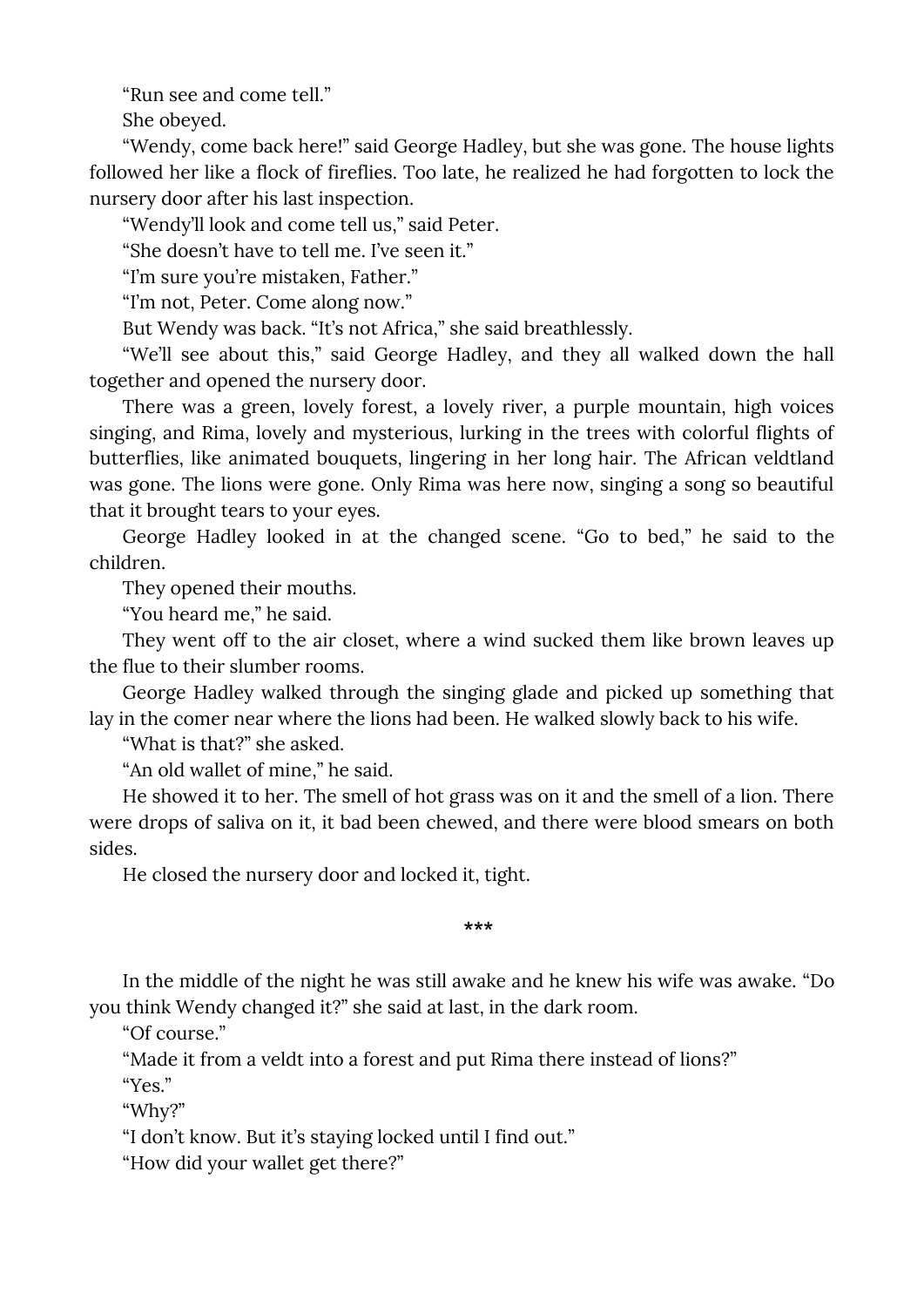"I don't know anything," he said, "except that I'm beginning to be sorry we bought that room for the children. If children are neurotic at all, a room like that  $-\overline{a}$ 

"It's supposed to help them work off their neuroses in a healthful way."

"I'm starting to wonder." He stared at the ceiling.

"We've given the children everything they ever wanted. Is this our rewardsecrecy, disobedience?"

"Who was it said, 'Children are carpets, they should be stepped on occasionally'? We've never lifted a hand. They're insufferable  $-$  let's admit it. They come and go when they like; they treat us as if we were offspring. They're spoiled and we're spoiled."

"They've been acting funny ever since you forbade them to take the rocket to New York a few months ago."

"They're not old enough to do that alone, I explained."

"Nevertheless, I've noticed they've been decidedly cool toward us since."

"I think I'll have David McClean come tomorrow morning to have a look at Africa."

"But it's not Africa now, it's Green Mansions country and Rima."

"I have a feeling it'll be Africa again before then."

A moment later they heard the screams.

Two screams. Two people screaming from downstairs. And then a roar of lions.

"Wendy and Peter aren't in their rooms," said his wife.

He lay in his bed with his beating heart. "No," he said. "They've broken into the nursery."

"Those screams — they sound familiar."

"Do they?"

"Yes, awfully."

And although their beds tried very bard, the two adults couldn't be rocked to sleep for another hour. A smell of cats was in the night air.

**\*\*\***

"Father?" said Peter.

"Yes."

Peter looked at his shoes. He never looked at his father any more, nor at his mother. "You aren't going to lock up the nursery for good, are you?"

"That all depends."

"On what?" snapped Peter.

"On you and your sister. If you intersperse this Africa with a little variety  $-$  oh, Sweden perhaps, or Denmark or China —"

"I thought we were free to play as we wished."

"You are, within reasonable bounds."

"What's wrong with Africa, Father?"

"Oh, so now you admit you have been conjuring up Africa, do you?"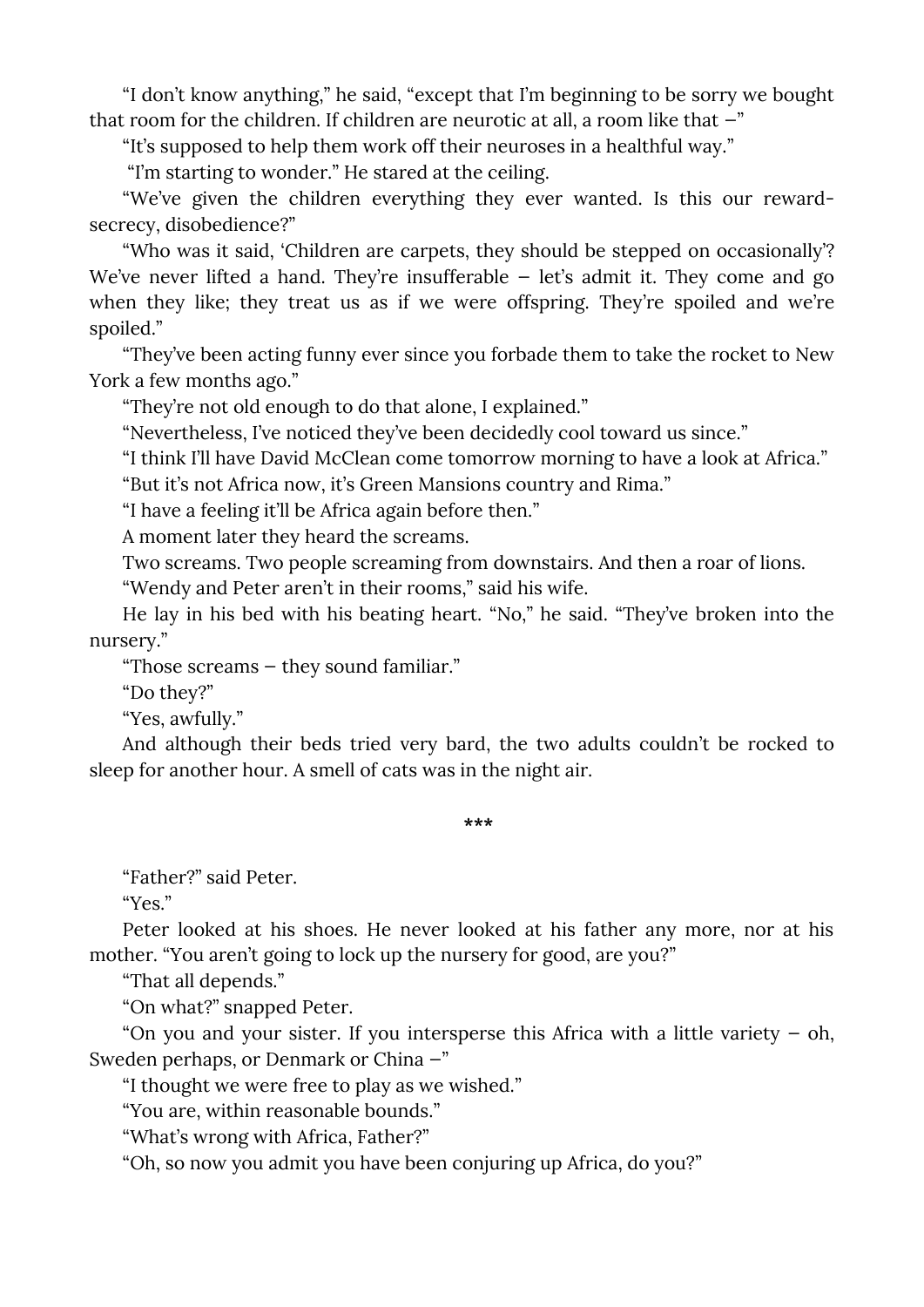"I wouldn't want the nursery locked up," said Peter coldly. "Ever."

"Matter of fact, we're thinking of turning the whole house off for about a month. Live sort of a carefree one-for-all existence."

"That sounds dreadful! Would I have to tie my own shoes instead of letting the shoe tier do it? And brush my own teeth and comb my hair and give myself a bath?"

"It would be fun for a change, don't you think?"

"No, it would be horrid. I didn't like it when you took out the picture painter last month."

"That's because I wanted you to learn to paint all by yourself, son."

"I don't want to do anything but look and listen and smell; what else is there to do?"

"All right, go play in Africa."

"Will you shut off the house sometime soon?"

"We're considering it."

"I don't think you'd better consider it any more, Father."

"I won't have any threats from my son!"

"Very well." And Peter strolled off to the nursery.

**\*\*\***

"Am I on time?" said David McClean.

"Breakfast?" asked George Hadley.

"Thanks, had some. What's the trouble?"

"David, you're a psychologist."

"I should hope so."

"Well, then, have a look at our nursery. You saw it a year ago when you dropped by; did you notice anything peculiar about it then?"

"Can't say I did; the usual violences, a tendency toward a slight paranoia here or there, usual in children because they feel persecuted by parents constantly, but, oh, really nothing."

They walked down the ball. "I locked the nursery up," explained the father, "and the children broke back into it during the night. I let them stay so they could form the patterns for you to see."

There was a terrible screaming from the nursery.

"There it is," said George Hadley. "See what you make of it."

They walked in on the children without rapping.

The screams had faded. The lions were feeding.

"Run outside a moment, children," said George Hadley. "No, don't change the mental combination. Leave the walls as they are. Get!"

With the children gone, the two men stood studying the lions clustered at a distance, eating with great relish whatever it was they had caught.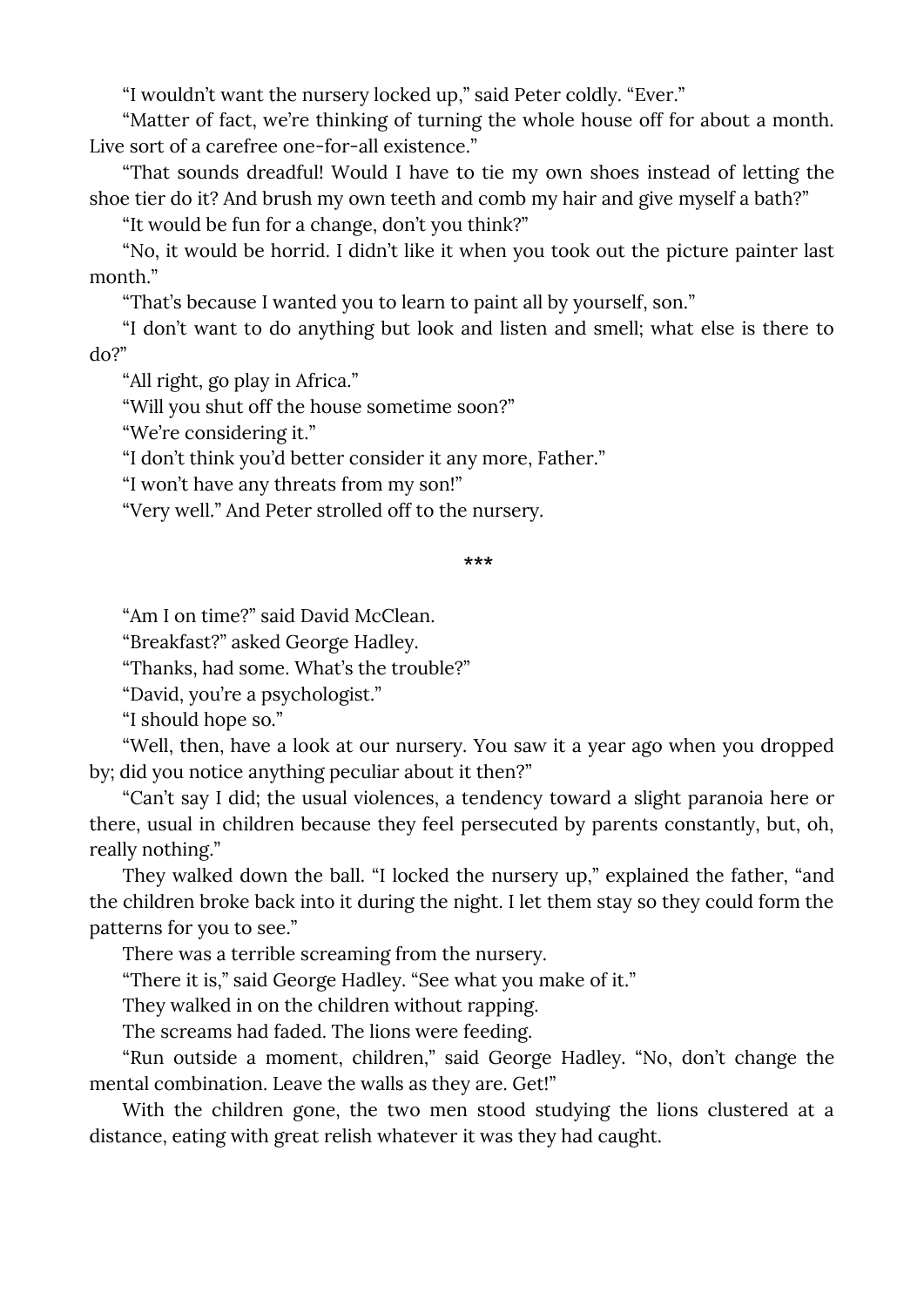"I wish I knew what it was," said George Hadley. "Sometimes I can almost see. Do you think if I brought high-powered binoculars here and —"

David McClean laughed dryly. "Hardly." He turned to study all four walls. "How long has this been going on?"

"A little over a month."

"It certainly doesn't feel good."

"I want facts, not feelings."

"My dear George, a psychologist never saw a fact in his life. He only hears about feelings; vague things. This doesn't feel good, I tell you. Trust my hunches and my instincts. I have a nose for something bad. This is very bad. My advice to you is to have the whole damn room torn down and your children brought to me every day during the next year for treatment."

"Is it that bad?"

"I'm afraid so. One of the original uses of these nurseries was so that we could study the patterns left on the walls by the child's mind, study at our leisure, and help the child. In this case, however, the room has become a channel toward-destructive thoughts, instead of a release away from them."

"Didn't you sense this before?"

"I sensed only that you bad spoiled your children more than most. And now you're letting them down in some way. What way?"

"I wouldn't let them go to New York."

"What else?"

"I've taken a few machines from the house and threatened them, a month ago, with closing up the nursery unless they did their homework. I did close it for a few days to show I meant business."

"Ah, ha!"

"Does that mean anything?"

"Everything. Where before they had a Santa Claus now they have a Scrooge. Children prefer Santas. You've let this room and this house replace you and your wife in your children's affections. This room is their mother and father, far more important in their lives than their real parents. And now you come along and want to shut it off. No wonder there's hatred here. You can feel it coming out of the sky. Feel that sun. George, you'll have to change your life. Like too many others, you've built it around creature comforts. Why, you'd starve tomorrow if something went wrong in your kitchen. You wouldn't know bow to tap an egg. Nevertheless, turn everything off. Start new. It'll take time. But we'll make good children out of bad in a year, wait and see."

"But won't the shock be too much for the children, shutting the room up abruptly, for good?"

"I don't want them going any deeper into this, that's all."

The lions were finished with their red feast.

The lions were standing on the edge of the clearing watching the two men.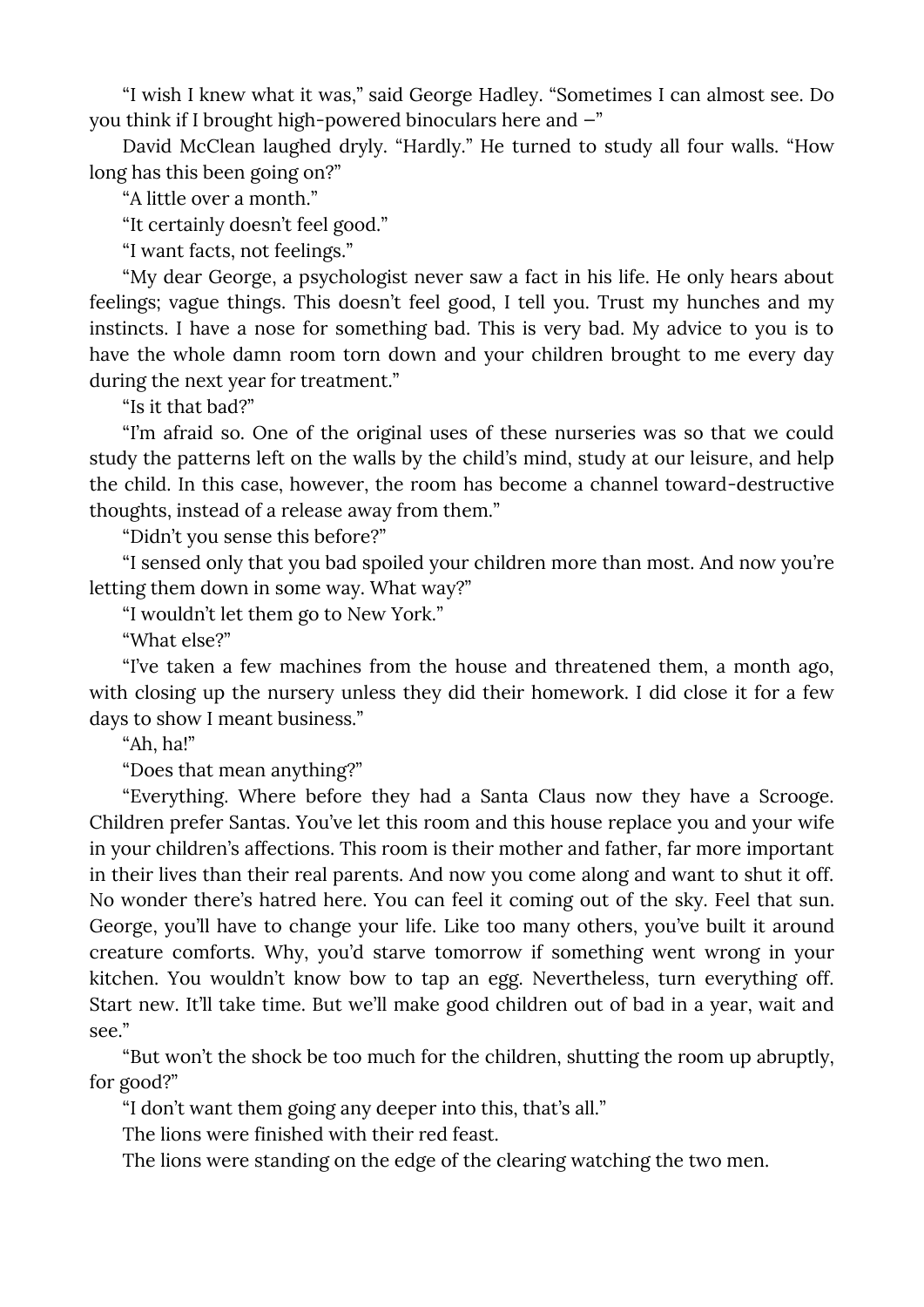"Now I'm feeling persecuted," said McClean. "Let's get out of here. I never have cared for these damned rooms. Make me nervous."

"The lions look real, don't they?" said George Hadley. I don't suppose there's any way  $-$ "

"What?"

"— That they could become real?"

"Not that I know."

"Some flaw in the machinery, a tampering or something?"

"No."

They went to the door.

"I don't imagine the room will like being turned off," said the father.

"Nothing ever likes to die — even a room."

"I wonder if it hates me for wanting to switch it off?"

"Paranoia is thick around here today," said David McClean. "You can follow it like a spoor. Hello." He bent and picked up a bloody scarf. "This yours?"

"No." George Hadley's face was rigid. "It belongs to Lydia."

They went to the fuse box together and threw the switch that killed the nursery.

**\*\*\***

The two children were in hysterics. They screamed and pranced and threw things. They yelled and sobbed and swore and jumped at the furniture.

"You can't do that to the nursery, you can't!"

"Now, children."

The children flung themselves onto a couch, weeping.

"George," said Lydia Hadley, "turn on the nursery, just for a few moments. You can't be so abrupt."

"No."

"You can't be so cruel..."

"Lydia, it's off, and it stays off. And the whole damn house dies as of here and now. The more I see of the mess we've put ourselves in, the more it sickens me. We've been contemplating our mechanical, electronic navels for too long. My God, how we need a breath of honest air!"

And he marched about the house turning off the voice clocks, the stoves, the heaters, the shoe shiners, the shoe lacers, the body scrubbers and swabbers and massagers, and every other machine be could put his hand to.

The house was full of dead bodies, it seemed. It felt like a mechanical cemetery. So silent. None of the humming hidden energy of machines waiting to function at the tap of a button.

"Don't let them do it!" wailed Peter at the ceiling, as if he was talking to the house, the nursery. "Don't let Father kill everything." He turned to his father. "Oh, I hate you!"

"Insults won't get you anywhere."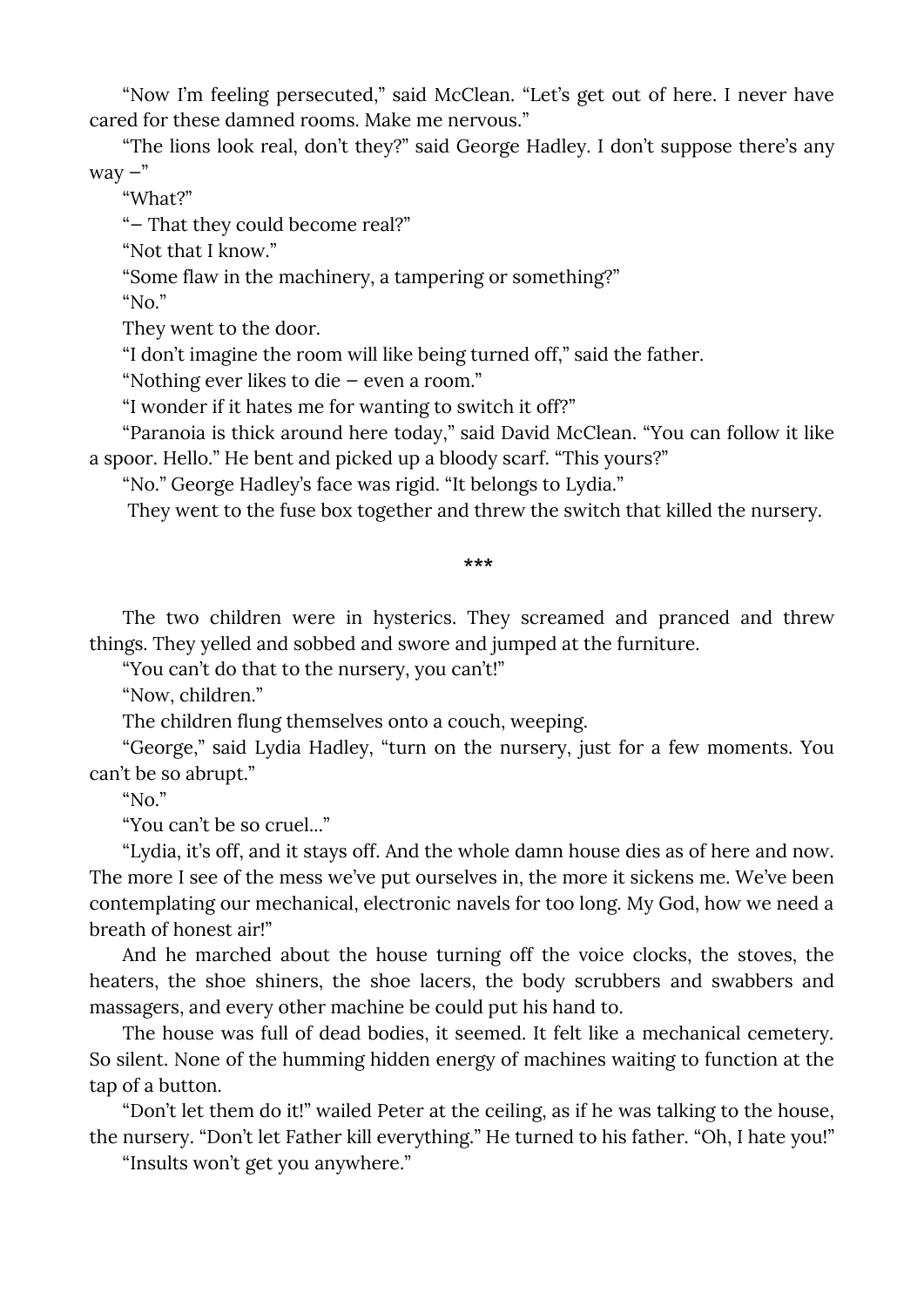"I wish you were dead!"

"We were, for a long while. Now we're going to really start living. Instead of being handled and massaged, we're going to live."

Wendy was still crying and Peter joined her again. "Just a moment, just one moment, just another moment of nursery," they wailed.

"Oh, George," said the wife, "it can't hurt."

"All right — all right, if they'll just shut up. One minute, mind you, and then off forever."

"Daddy, Daddy, Daddy!" sang the children, smiling with wet faces.

"And then we're going on a vacation. David McClean is coming back in half an hour to help us move out and get to the airport. I'm going to dress. You turn the nursery on for a minute, Lydia, just a minute, mind you."

And the three of them went babbling off while he let himself be vacuumed upstairs through the air flue and set about dressing himself. A minute later Lydia appeared.

"I'll be glad when we get away," she sighed.

"Did you leave them in the nursery?"

"I wanted to dress too. Oh, that horrid Africa. What can they see in it?"

"Well, in five minutes we'll be on our way to Iowa. Lord, how did we ever get in this house? What prompted us to buy a nightmare?"

"Pride, money, foolishness."

"I think we'd better get downstairs before those kids get engrossed with those damned beasts again."

Just then they heard the children calling, "Daddy, Mommy, come quick  $-$  quick!"

They went downstairs in the air flue and ran down the hall. The children were nowhere in sight. "Wendy? Peter!"

They ran into the nursery. The veldtland was empty save for the lions waiting, looking at them. "Peter, Wendy?"

The door slammed.

"Wendy, Peter!"

George Hadley and his wife whirled and ran back to the door.

"Open the door!" cried George Hadley, trying the knob. "Why, they've locked it from the outside! Peter!" He beat at the door. "Open up!"

He heard Peter's voice outside, against the door.

"Don't let them switch off the nursery and the house," he was saying.

Mr. and Mrs. George Hadley beat at the door. "Now, don't be ridiculous, children.

It's time to go. Mr. McClean'll be here in a minute and..."

And then they heard the sounds.

The lions on three sides of them, in the yellow veldt grass, padding through the dry straw, rumbling and roaring in their throats.

The lions.